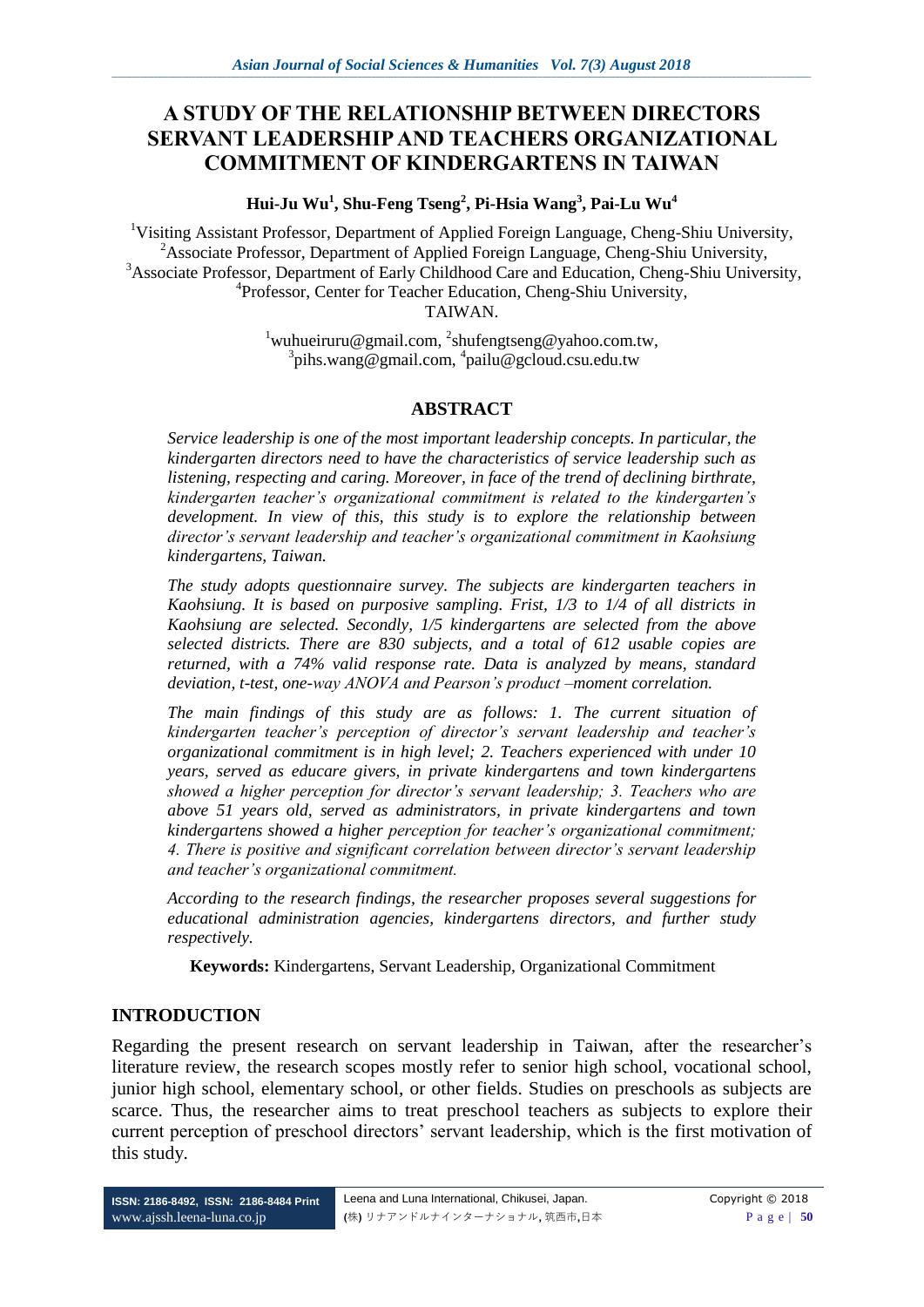Organizational commitment is one of the important issues for current school administrations and general organization administrations. The concept of organizational commitment is derived from Organization Man written by Whyte (1956). The book mentions that organizational members work for their organizations and they belong to these organizations. In the organizations, they seek ultimate personal belongingness. In the review of related literature in Taiwan, the researcher realizes that Taiwan scholars' studies on organizational commitment are similar to those on servant leadership. The subjects were mostly secondary and elementary school teachers, with few studies examining preschool teachers as subjects. Hence, the researcher aims to treat preschool teachers as subjects and explore their current perception of preschool organizational commitment, which is the second motivation of this study.

The researcher has been a preschool teacher for many years and recognizes that preschool teachers are the critical activity executors in preschools and the major demonstrators of group efficacy. There is also a significant association between preschool directors' servant leadership and teachers' organizational commitment. Therefore, this empirical research aims to probe into the correlation between preschool directors' servant leadership and teachers' organizational commitment, which is the third motivation of this study.

# **RESEARCH DESIGN AND IMPLEMENTATION**

# **Research Structure**

Figure 1 illustrates the research structure.



Figure 1. Research structure

# **Research Subjects**

The subjects of this study are preschool teachers in Kaohsiung City, Taiwan. According to statistics of the Education Bureau, Kaohsiung City Government, Taiwan (2017), in the second semester of the academic year of 2016, there were 660 public and private preschools in Kaohsiung City (including preschools of municipal elementary schools) and 5,201 teachers. This is the population of this study.

In the first stage, according to districts, this study classified public and private preschools in Kaohsiung City into large, medium, and small scales and calculated the number of public and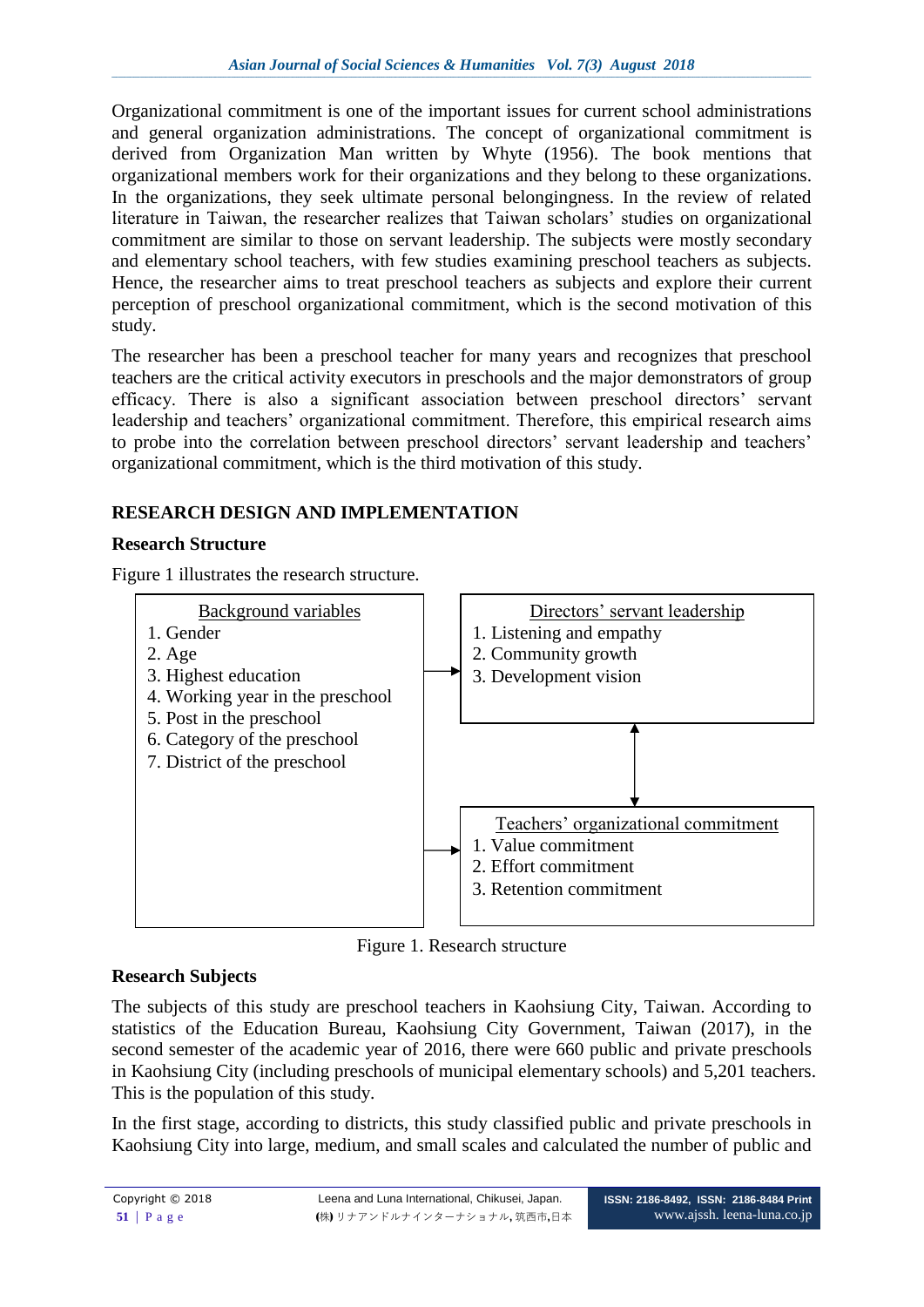private preschools. Based on the ratio of 1/3, purposive sampling was adopted to obtain 68 public and private preschools at the targets.

In order to increase the representative samples, in the second stage, this study authorized directors of all preschools, by purposive sampling, to extract 12~15 teachers of different backgrounds as samples. However, when directors suggested an increase or reduction of questionnaires, this study sent questionnaires according to the numbers suggested.

Formal questionnaires were sent to 68 preschools on September 28, 2017. There was a total of 830 questionnaires. After retrieving the questionnaires, this study obtained 612 valid samples for a return rate of 74%.

### **Research Tools**

The questionnaire on directors' servant leadership is based on the questionnaire content designed by Chen (2013), including "listening and empathy", "community growth", and "development vision" and 21 items.

The questionnaire on teachers' organizational commitment is based on the questionnaire content designed by Pan (2014), including "value commitment", "effort commitment", and "retention commitment" and 15 items.

### **Statistical Analysis**

Statistical analysis of this study includes Descriptive Statistics, *t*-test, one-way ANOVA, and Pearson's Product-moment Correlation.

# **RESULTS AND DISCUSSION**

### **Analysis and Discussion of the Current Situation of Directors' Servant Leadership**

Table 1 lists the current situation of directors' servant leadership.

| Name of dimension        | Number of items | Average<br>mean | <b>Standard</b><br>deviation | $\bm{F}$ value |  |
|--------------------------|-----------------|-----------------|------------------------------|----------------|--|
| A. Listening and empathy |                 | 4.11            | .77                          |                |  |
| B. Community growth      |                 | 4.12            | .74                          |                |  |
| C. Development vision    |                 | 4.10            | .77                          | 19.43          |  |
| Overall dimension        |                 |                 |                              |                |  |

# **Table 1. Current situation of directors' servant leadership (***N***=612)**

According to Table 1, this study shows that preschool teachers' overall mean perception of directors' servant leadership is 4.11, which is "high". The levels of their perception on different dimensions of directors' servant leadership are the following: mean of "community growth" is 4.12 (highest); mean of "listening and empathy" is 4.11; and mean of "development vision" is 4.10 (lowest). Nevertheless, the difference among various dimensions is not significant  $(F=19.43, p>0.05)$ .

The research result matches the studies of Liu (2012) and Wu (2015). It is also similar to the finding of Huang (2012) who showed medium and high degrees. As to dimensions of servant leadership, according to this study, the score of "community growth" is the highest, which matches the research of Chen (2013) and Wu (2015). Thus, current preschool directors can pay attention to interaction and cooperation among preschool teachers, reveal full empowerment, continuously create learning opportunities, and encourage teachers to study and absorb new knowledge. Furthermore, this study reveals that the score of "development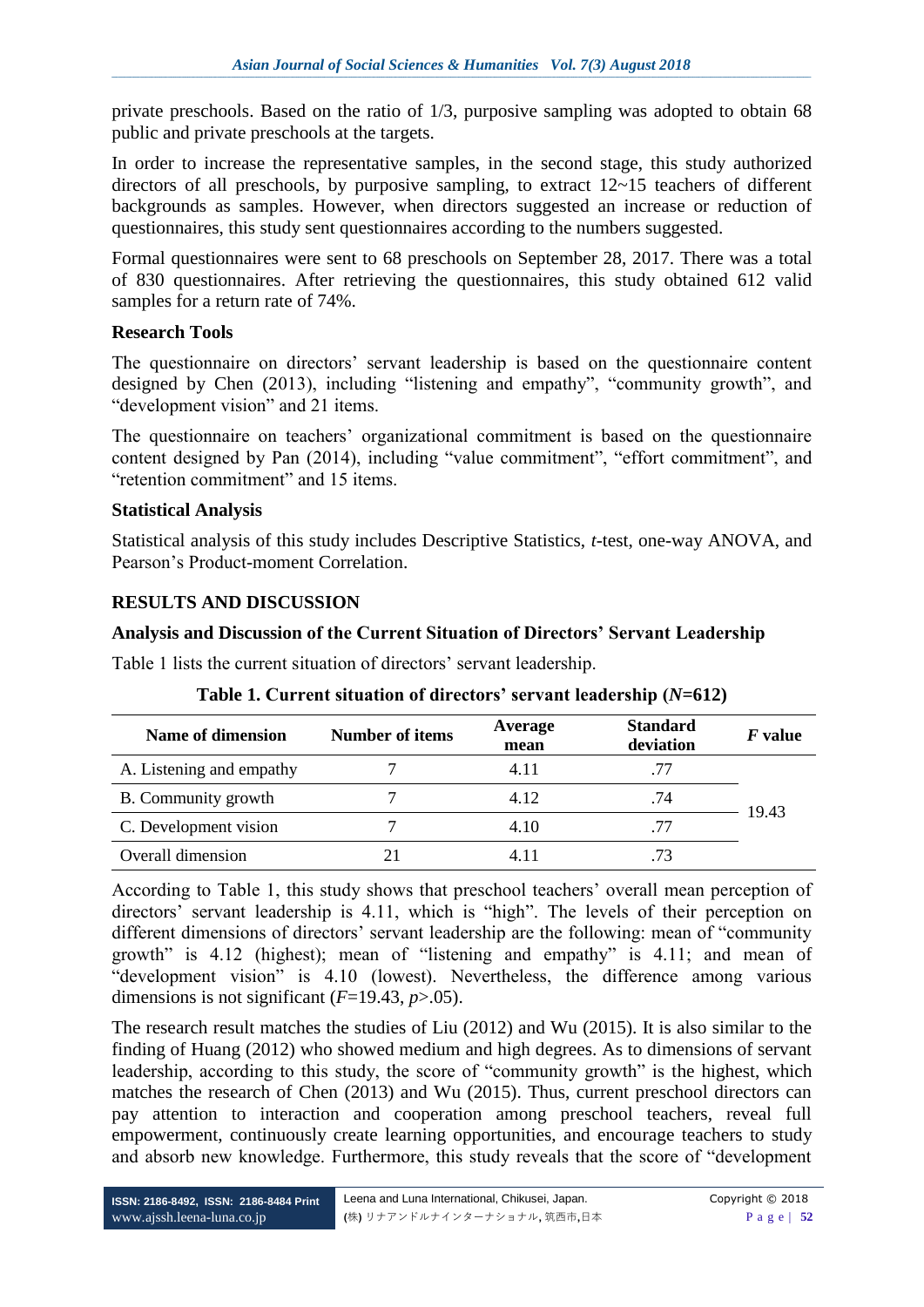vision" is the highest and matches research of Chen (2013). The researcher argues that the reason could be that directors cannot practice any reform of the current situation and do not develop feasible action strategies to respond to the future vision and sustainable operation of affairs in preschools.

## **Analysis and Discussion of Current Situation of Teachers' Organizational Commitment**

Table 2 presents the current situation of teachers' organizational commitment.

| Name of dimension       | <b>Number</b><br>of items | Average<br>mean | <b>Standard</b><br>deviation | $F$ value  | Post-hoc<br>comparison        |
|-------------------------|---------------------------|-----------------|------------------------------|------------|-------------------------------|
| A. Value commitment     |                           | 4.06            | .69                          |            |                               |
| B. Effort commitment    |                           | 4.16            | .66                          | $25.25***$ | B>A<br>$\mathbb{C}\!\!>\!\!A$ |
| C. Retention commitment |                           | 4.25            | .68                          |            | C>B                           |
| Overall dimension       |                           | 4 15            | .65                          |            |                               |

| Table 2. Current situation of teachers' organizational commitment $(N=612)$ |  |  |
|-----------------------------------------------------------------------------|--|--|
|                                                                             |  |  |

*\*\*\*P*<.001

According to Table 2, this study shows that preschool teachers in Kaohsiung City have an overall mean of 4.15 on teachers' organizational commitment, which is "high". The levels of perception on different dimensions of teachers' organizational commitment are as follows: mean of "retention commitment" is 4.25 (highest); mean of "effort commitment" is 4.16; and mean of "value commitment" is 4.06 (lowest). The difference among the dimensions is quite significant (*F*=25.25, *p*<.001).

Regarding the current situation of teachers' organizational commitment, the research finding matches the studies of Liao (2008), Chen (2014), Pan (2014), Hsieh (2014), Lin (2015), and Lin (2017). As to the dimensions of teachers' organizational commitment, this study reveals that the score of "value commitment" is the lowest and matches the study of Lee et al. (2005). Hence, preschool teachers do not show strong feeling and perception on school image and prospect. In addition, this study reveals that the score of "retention commitment" is the highest and matches the study of Pan (2014). Thus, current preschools in Kaohsiung City are friendly to teachers and are associated with benefits for preschool teachers at work.

# **Correlation Analysis and Discussion of Directors' Servant Leadership and Teachers' Organizational Commitment**

Table 3 presents the correlation coefficients of preschool teachers on different dimensions of "directors' servant leadership" and "teachers' organizational commitment".

| teachers' organizational commitment $(N=612)$                           |                     |                             |                                | [p<.01]                     |
|-------------------------------------------------------------------------|---------------------|-----------------------------|--------------------------------|-----------------------------|
| Teachers' organizational<br>commitment<br>Directors' servant leadership | Value<br>commitment | <b>Effort</b><br>commitment | <b>Retention</b><br>commitment | <b>Overall</b><br>dimension |
| Listening and empathy                                                   | $.75***$            | $.72***$                    | $.73***$                       | $.77***$                    |
| Community growth                                                        | $.78***$            | $.76***$                    | $.76***$                       | $.80^{**}$                  |
| Development vision                                                      | $.76***$            | $.72***$                    | $.71***$                       | $.76***$                    |
| Overall dimension                                                       | $.79***$            | $.76***$                    | $76^{**}$                      | $.81***$                    |

# **Table 3. Product-moment correlation analysis of directors' servant leadership and**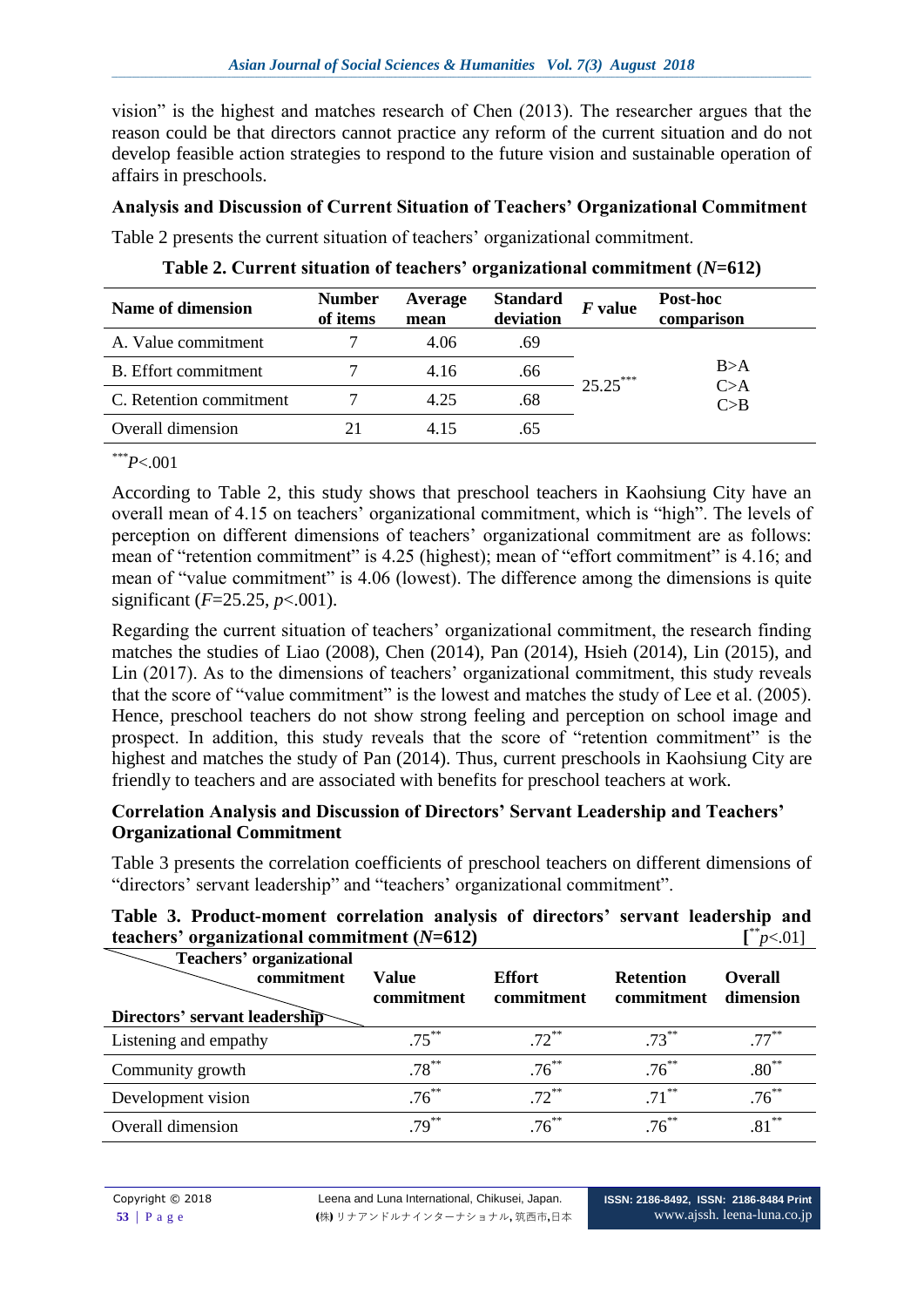According to Table 3, Kaohsiung City preschool teachers' perception of directors' overall servant leadership and teachers' overall organizational commitment exhibit a significant correlation  $(r=.81, p<.01)$ . Thus, the measure and concept of directors' servant leadership directly influence teachers' organizational commitment.

# **CONCLUSION AND SUGGESTIONS**

## **Conclusion**

- 1. Preschool teachers' perception of directors' servant leadership is high, the perception of "community growth" is higher, and that of "development vision" is lower.
- 2. Preschool teachers' perception of teachers' organizational commitment is high, the perception of "retention commitment" is higher, and that of "value commitment" is lower.
- 3. When preschool teachers' perception of directors' servant leadership is higher, their perception of teachers' organizational commitment will also be higher.

### **Suggestions**

#### *Preschool directors should pay attention to servant leadership and particularly form a common consensus of preschool colleagues' vision development.*

According to the findings of this study, preschool teachers' perception of directors' servant leadership ("development vision") is the lowest. Therefore, preschool directors should particularly value the vision development of preschools, allow preschool teachers to fully recognize the medium- and long-term development plans of overall preschool affairs, and more attentively listen to preschool teachers' opinions.

#### *A positive organizational culture and reinforcement of preschool educational quality should be constructed to strengthen preschool teachers' value commitment.*

According to the findings of this study, preschool teachers' perception of teachers' organizational commitment ("value commitment") is the lowest. Hence, this study suggests that preschool directors should value a positive organizational culture of preschools and enhance the educational quality of preschools, which can lead to parents' significant acknowledgement of such efforts. Furthermore, directors can look to recruit more preschool teachers with high aspirations and strong interest for selection and service.